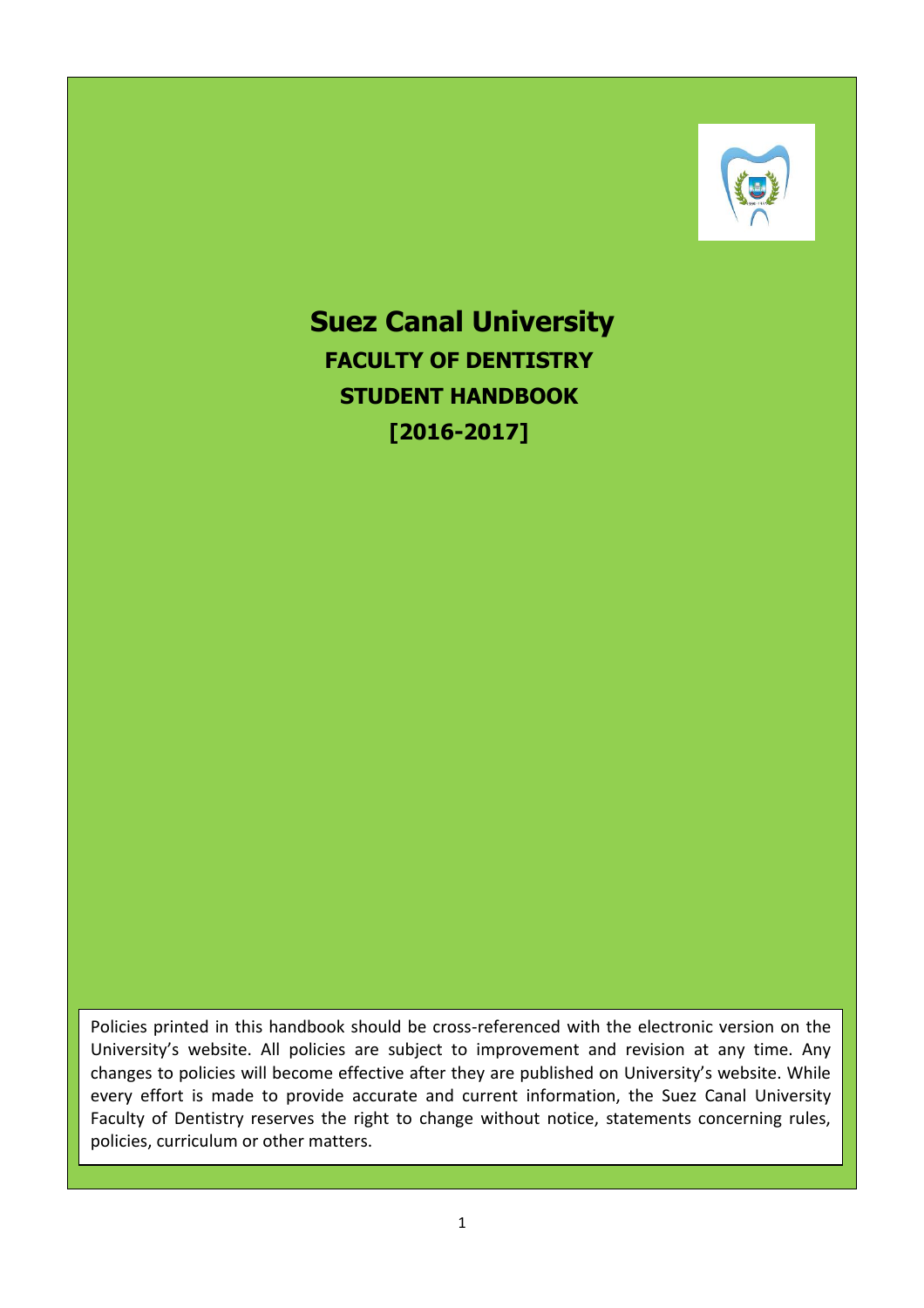## **Table of contents**

| <b>Topic</b>                                             | Page |
|----------------------------------------------------------|------|
| A. Dean's Message                                        |      |
| <b>B.</b> Program Overview                               |      |
| <b>C.</b> Vision and Mission                             |      |
| D. Admission policy                                      |      |
| E. Academic calendar                                     |      |
| F. Academic policies                                     |      |
| Teaching plan<br>Internship year<br><b>General Rules</b> |      |
| <b>Examination rules:</b>                                |      |
| Methods of evaluation:<br>$\bullet$                      |      |
| Student Conduct during Examination                       |      |
| Appeal of course grades                                  |      |
| G. Lecture room conduct                                  |      |
| <b>H. Ethical &amp; Professional conduct</b>             |      |
| <b>Patients rights</b><br>I.                             |      |
| <b>Contact Information</b><br>J.                         |      |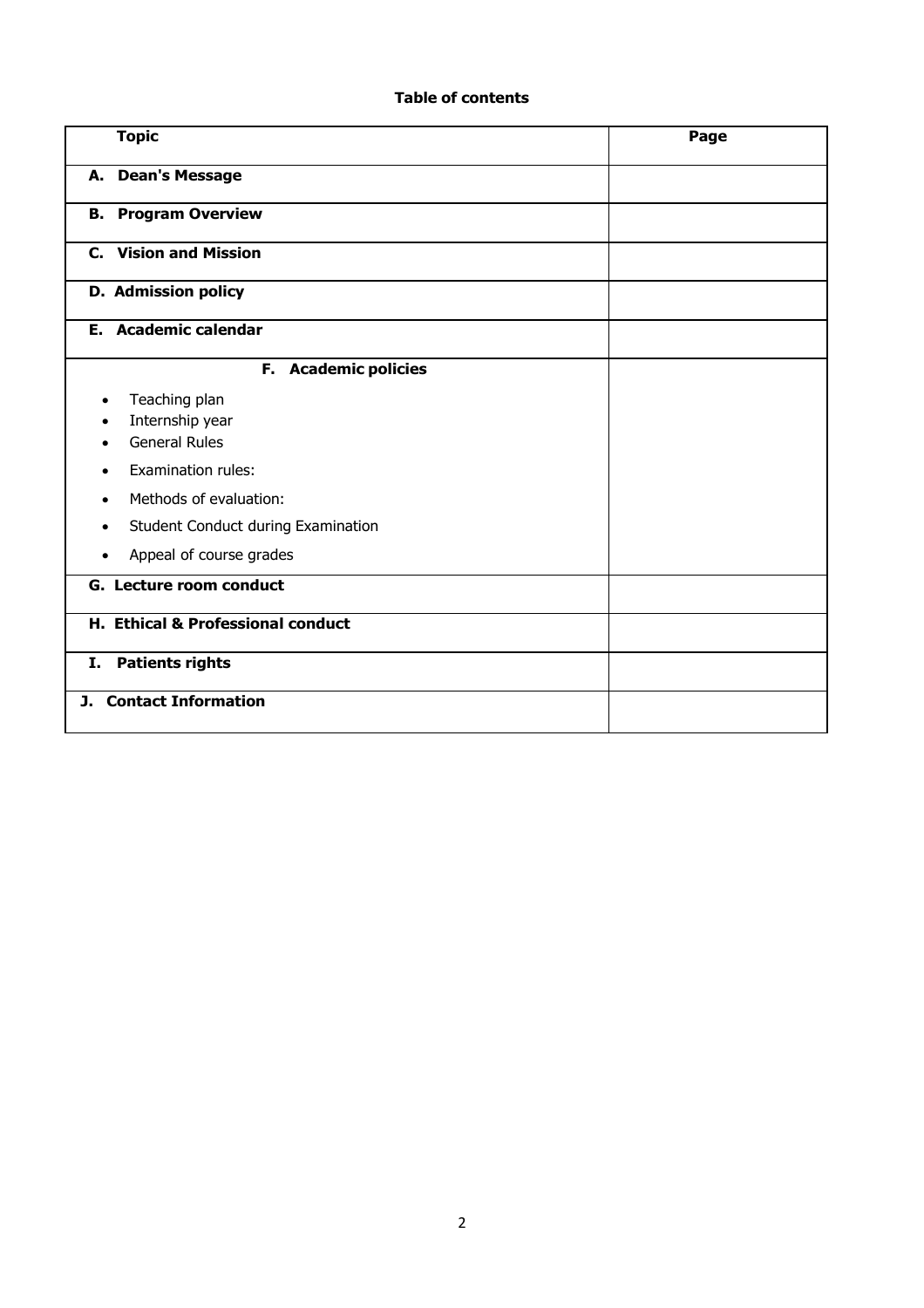# **SECTION A**

# **Dean's Message**

Welcome to Suez Canal University Faculty of Dentistry. Our Faculty is the first dental school established in the Suez Canal region. It is my sincere wish that I would be able to give the best that the college expects of me, but I know I cannot achieve our aspirations without the sincere commitment and cooperation of every single individual in the College. I am appealing to everyone to work as a team and have his/her share to achieve our common goals and aspirations for the great glory our College deserves.

By the grace of Allah, in anticipation of the continuous support of the University Administration, we will look for innovative methods to be able to give the highest standard of quality education and research and to provide the best dental health care for the citizens of Suez Canal region. We will produce a society of the future national leaders who will continue the task of advancing the system of oral health in the country.

At Suez Canal University Faculty of Dentistry, we are planning to create an academic environment in which dental education, research and patient oral health care occur concurrently and each one updates and advances the other. It is our obligation to put science into dental practice in an innovative conduct.

I hope you take a good time to browse our booklet to find out some information that might help you.

This official student handbook has been compiled to inform students about institutional policies as well as to acquaint them with the services and resources offered to them during teaching and training at the College of Dentistry.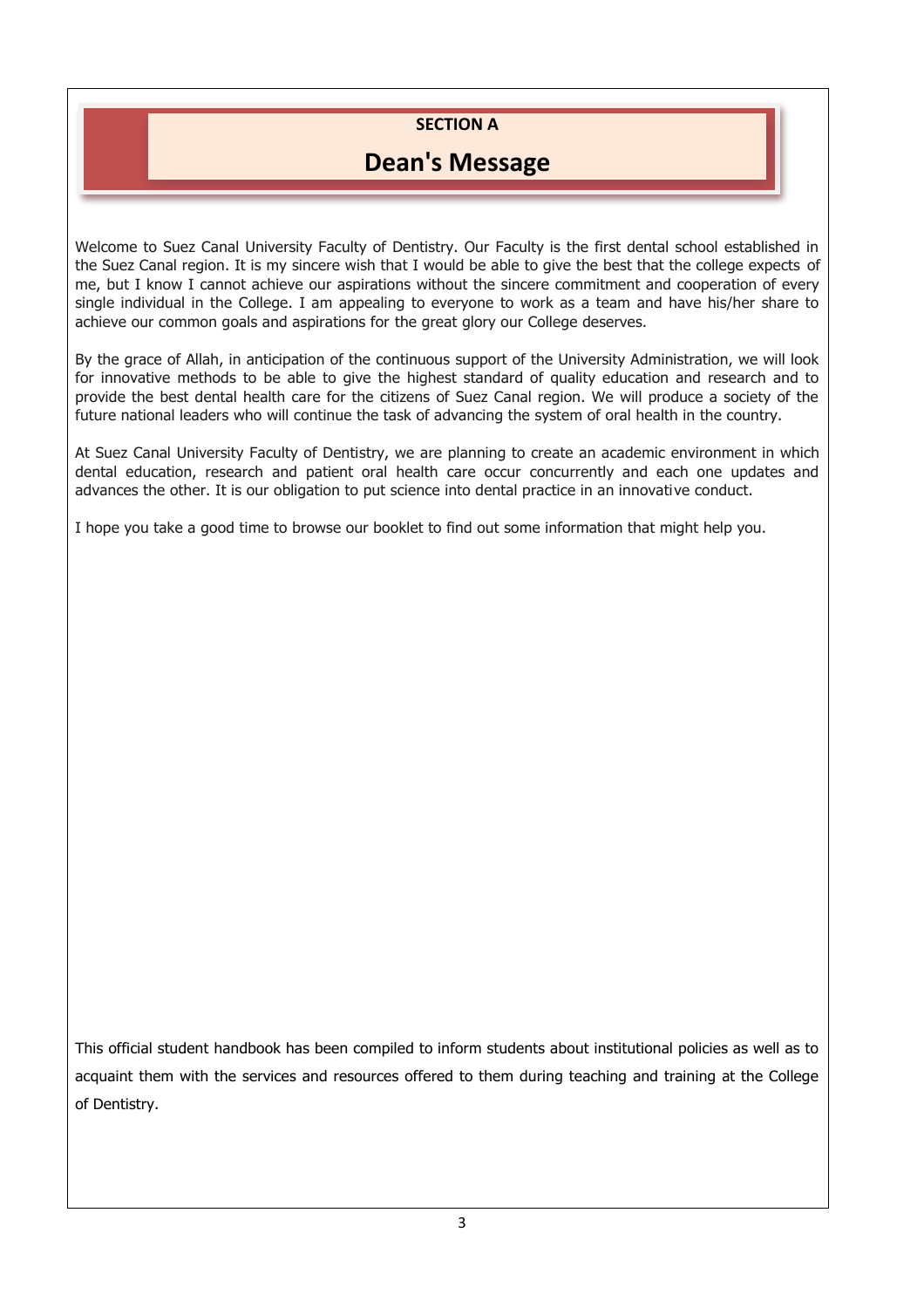## **SECTION B**

# **Program Overview**

The Supreme Council of Higher Education issued its approval on 1996 for the establishment of the Faculty of Dentistry, based on the recommendation of the Suez Canal University Board (SCU). This is the first dental college in the Eastern region of Egypt. Faculty of Dentistry admitted its first group of dental students in academic year 1996/1997 at the old SCU campus in Ismailia.

Suez Canal University Faculty of Dentistry (SCU FOD) collaborates with other Egyptian Dental Colleges in exchange of knowledge and expertise to upgrade dental education in the country. The college is committed to apply quality control procedures in all of its academic and service sectors. Faculty of Dentistry is committed to setting the highest standards in dental education and serving as a national model for innovation and continuous improvement in dental student education.

The principal goal of our program is to produce competent general dental practitioners. At SCU FOD the general dentist is a primary oral health care provider who is able to independently and collaboratively practice evidence-based, patient-centred comprehensive dentistry. Furthermore, the general dentist must be able to demonstrate problem-solving and critical thinking skills, professional and ethical behaviour as well as exhibit effective communication and interpersonal skills. General dental practitioners must have the ability to evaluate and utilize emerging technologies and continuing professional development opportunities to effectively address current and future issues in oral health care of the society.

### The SCU FOD has the following departments:

- 1. Oral Biology
- 2. Oral Pathology
- 3. Dental Materials
- 4. Oral Radiology
- 5. Restorative Dentistry
- 6. Crowns & Bridges
- 7. Endodontics
- 8. Prosthodontics
- 9. Oral & Maxillofacial Surgery
- 10. Orthodontics
- 11. Pedodontics
- 12. Oral Medicine

SCU is awarding the degree of Bachelor in Dental Surgery (BDS) upon the request of FOD after the student successfully passes all his graduation requirements.

#### **Graduation Requirements:**

1. Passing all the courses of the teaching plan.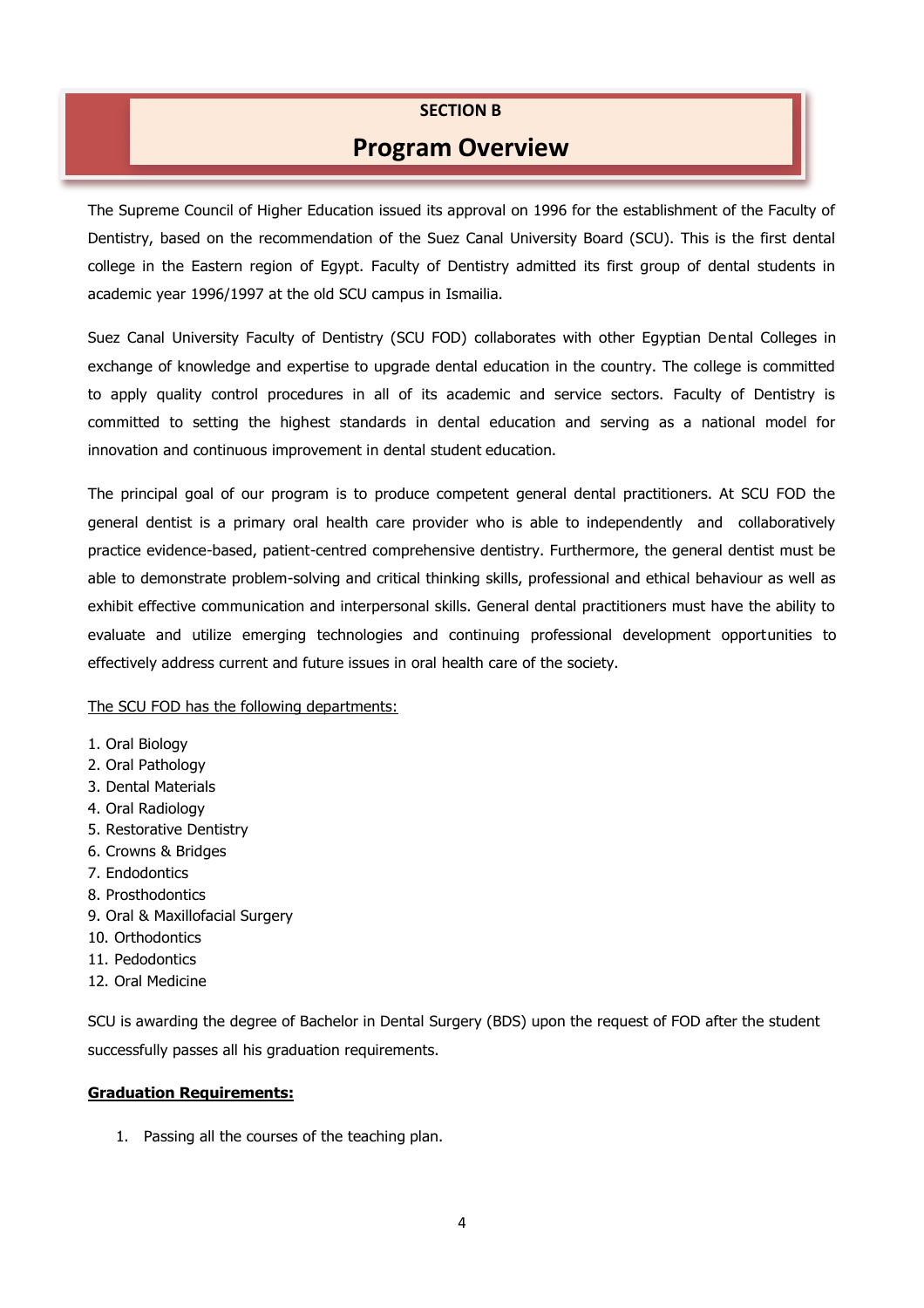**SECTION C**

# **VISION and MISSION**

## **Vision**

Faculty of Dentistry Suez Canal University aims to achieve a top position among the faculties of dentistry and in the field of scientific competition through its educational programs and research activities and community services.

## **Mission**

The Faculty of Dentistry Suez Canal University is committed to provide excellent services for teaching and learning and community service to undergraduates and postgraduates to be qualified academically and skillfully and to become able to meet the needs of the community and to carry out scientific research in the areas of oral and dental health.

### **Admission Criteria:**

- § A student must be a holder of the general secondary school certificate ( $12<sup>th</sup>$  grade), or an equivalent certification.
- § A student must be a recent graduate of the general secondary school (a graduate of the same year of admission).
- § A student must be directed to the Faculty of Dentistry via the Tanseek office.
- § A student must not have been previously suspended or dismissed from SCU or any other university.

# **SECTION E ACADEMIC CALENDAR**

Each academic year consists of 36 weeks, which starts from September till June. Those 36 weeks include two weeks as a mid-year break scheduled according to the instructions of the Ministry of Higher Education as well as the periods for teaching, training and examinations.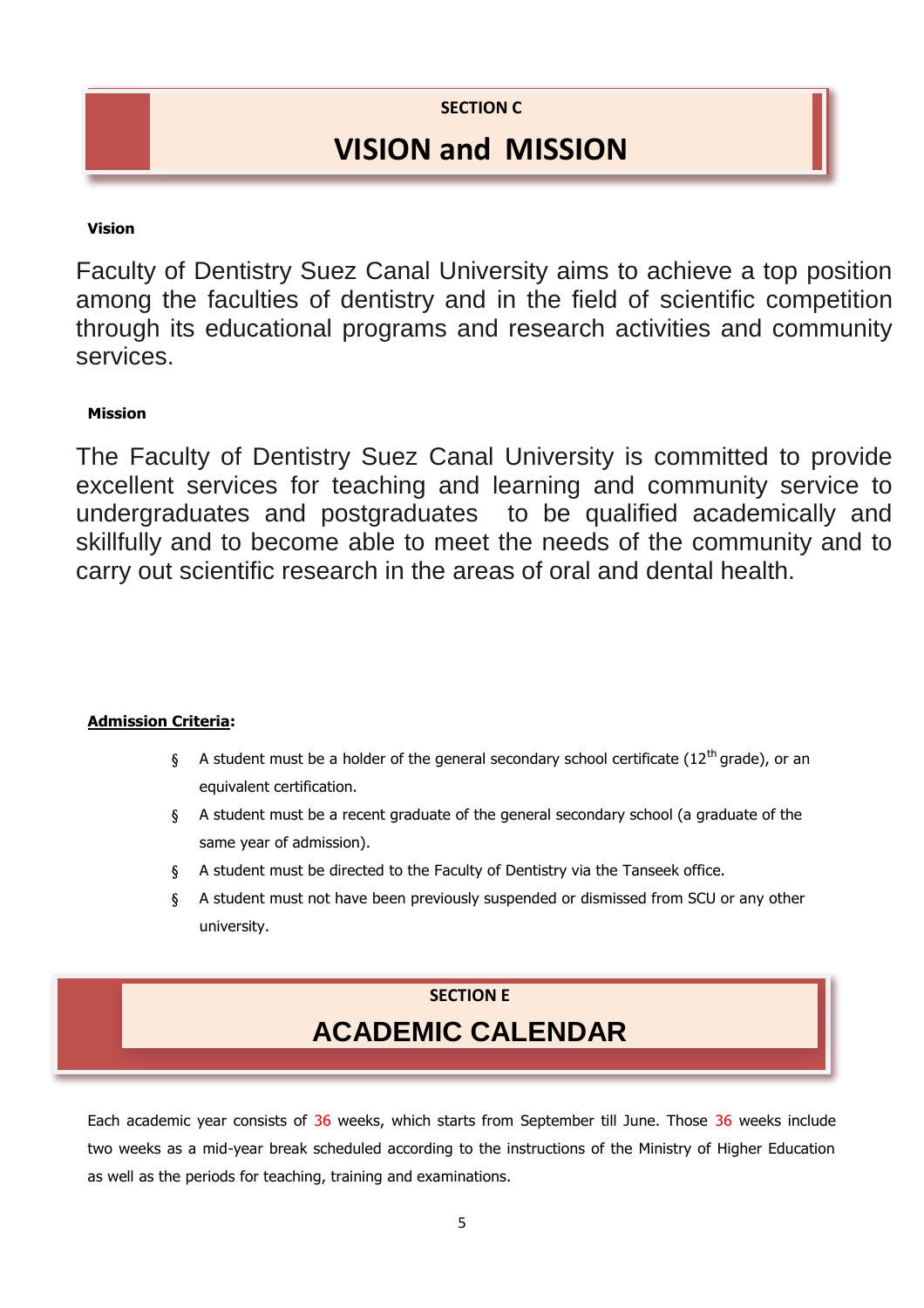# **SECTION F ACADEMIC POLICIES**

### § **Teaching plan**

The main thrust of the SCU FOD BDS program is to provide opportunity for the student to acquire scientific knowledge and clinical skills needed for general dental practice. It strives to encourage the highest standards of professional conduct and to promote dedication to continuous, life-long learning. Emphasis is placed on student's commitment to high ethical and moral values, an understanding of human behaviour, the ability to communicate and appreciation of the national health priorities.

SCU FOD curriculum extends over five academic years in addition to one compulsory year of internship. By the end of the program, students acquire the essential knowledge, concepts, attitudes and skills required for successful practice of dentistry.

The first year is devoted to the study of English Language, Dental Terminology, Human Rights, Quality sciences, General anatomy, General Histology, General Physiology and Biochemistry; The biomedical sciences provide foundational knowledge in anatomy, physiology, biochemistry, pathology, microbiology and pharmacology: taught by SCU Faculty of Medicine. Behavioural science topics provide applied knowledge in the areas of interpersonal communication, human behaviour and ethics. The clinical sciences develop the students' diagnostic, therapeutic and clinical skills. The timing and sequence of courses are designed to help you develop requisite knowledge, attitude and skills you will need as a general dental practitioner. Each department will provide the students with its course specifications, including intended learning outcomes (ILOs), distribution of marks, etc.…)

The teaching plan is as follows: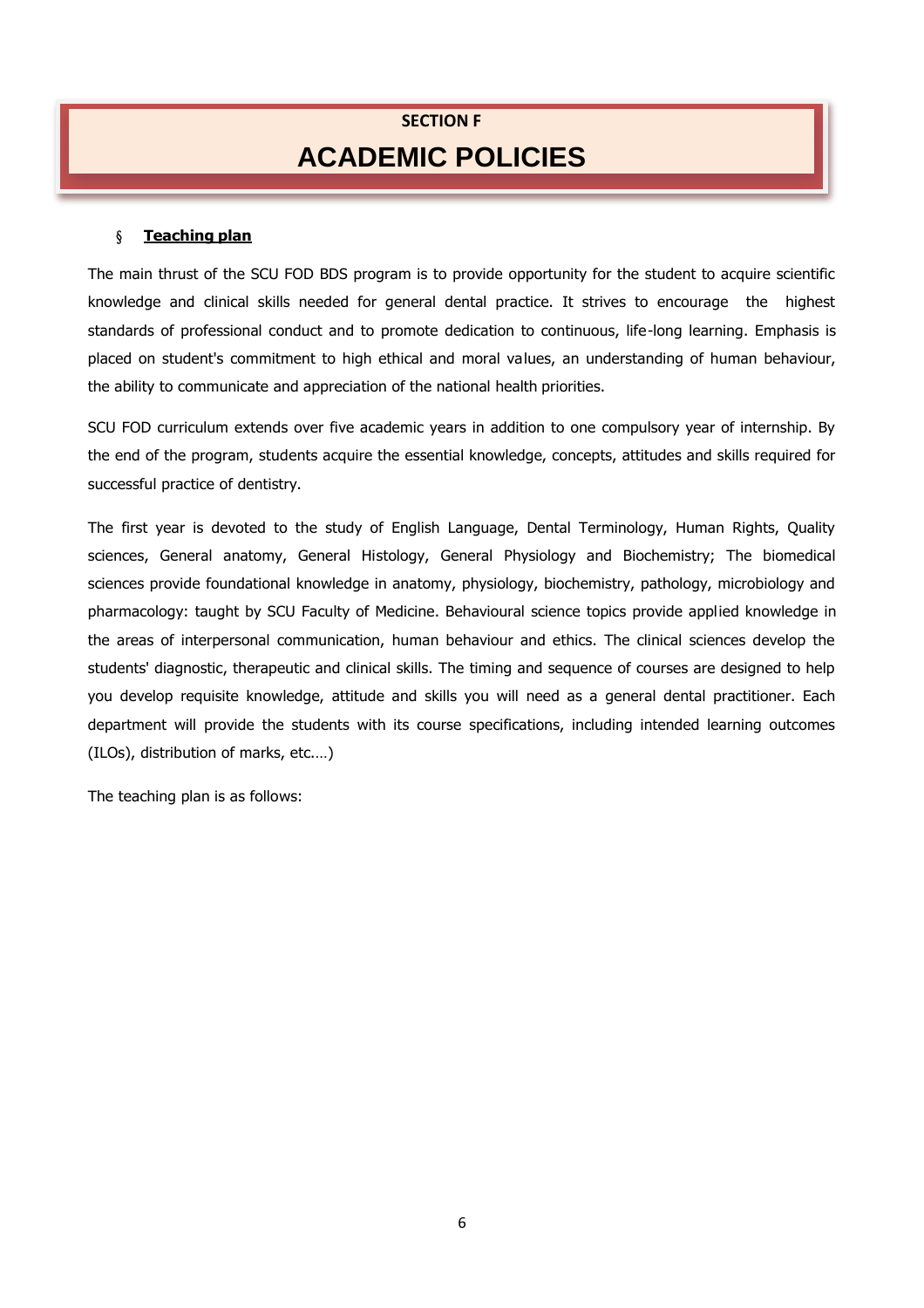## **First Year**

| No.                             | <b>Course Name</b>              | Theoretical/week Practical/week |                  | <b>Teaching</b><br><b>Units</b> | <b>Total</b><br><b>Marks</b> |
|---------------------------------|---------------------------------|---------------------------------|------------------|---------------------------------|------------------------------|
| $\mathbf{1}$                    | General anatomy                 | $\overline{2}$                  | $\overline{2}$   | $\overline{4}$                  | 100                          |
| $\overline{2}$                  | General Histology               | $\mathbf{1}$                    | $\overline{2}$   | $\overline{3}$                  | 100                          |
| $\overline{3}$                  | General Physiology              | 3                               | $\overline{2}$   | 5                               | 100                          |
| $\overline{4}$                  | Biochemistry                    | $\overline{2}$                  | $\overline{2}$   | $\overline{4}$                  | 100                          |
| 5                               | English & Dental<br>terminology | $\overline{2}$                  | $\mathbf 0$      | $\overline{2}$                  | 100                          |
| $\boldsymbol{6}$                | Human Rights                    | $\mathbf{1}$                    | $\mathbf 0$      | $\mathbf{1}$                    | $\mathbf 0$                  |
| $\overline{7}$                  | <b>Quality Sciences</b>         | $\mathbf{1}$                    | $\mathbf 0$      | $\mathbf{1}$                    | $\mathbf 0$                  |
| 8                               | <b>Computer Sciences</b>        | $\mathbf{1}$                    | $\overline{2}$   | $\overline{3}$                  | $\mathbf 0$                  |
|                                 | <b>Total</b>                    | 12                              | 8                | 20                              | 500                          |
|                                 | <b>Mark distribution</b>        |                                 |                  |                                 |                              |
| <b>Course Name</b>              | <b>Continuous</b><br>evaluation | <b>Final Written</b>            | <b>Practical</b> | Oral                            | <b>Total</b>                 |
| General anatomy                 | 10                              | 60                              | 20               | 10                              | 100                          |
| General Histology               | 10                              | 60                              | 20               | 10                              | 100                          |
| General Physiology              | 10                              | 60                              | 20               | 10                              | 100                          |
| Biochemistry                    | 10                              | 60                              | 20               | $10\,$                          | 100                          |
| English & Dental<br>terminology | 20                              | 80                              | $\pmb{0}$        | $\pmb{0}$                       | 100                          |
| Human Rights                    | $\pmb{0}$                       | 20                              | $\mathbf 0$      | $\mathbf 0$                     | $\mathbf 0$                  |
| <b>Quality Sciences</b>         | $\overline{0}$                  | $\overline{20}$                 | $\mathbf 0$      | $\overline{0}$                  | $\mathbf 0$                  |
| <b>Computer Sciences</b>        | $\pmb{0}$                       | 50                              | $\pmb{0}$        | $\pmb{0}$                       | $\mathbf 0$                  |
| Total                           |                                 |                                 |                  |                                 | 500                          |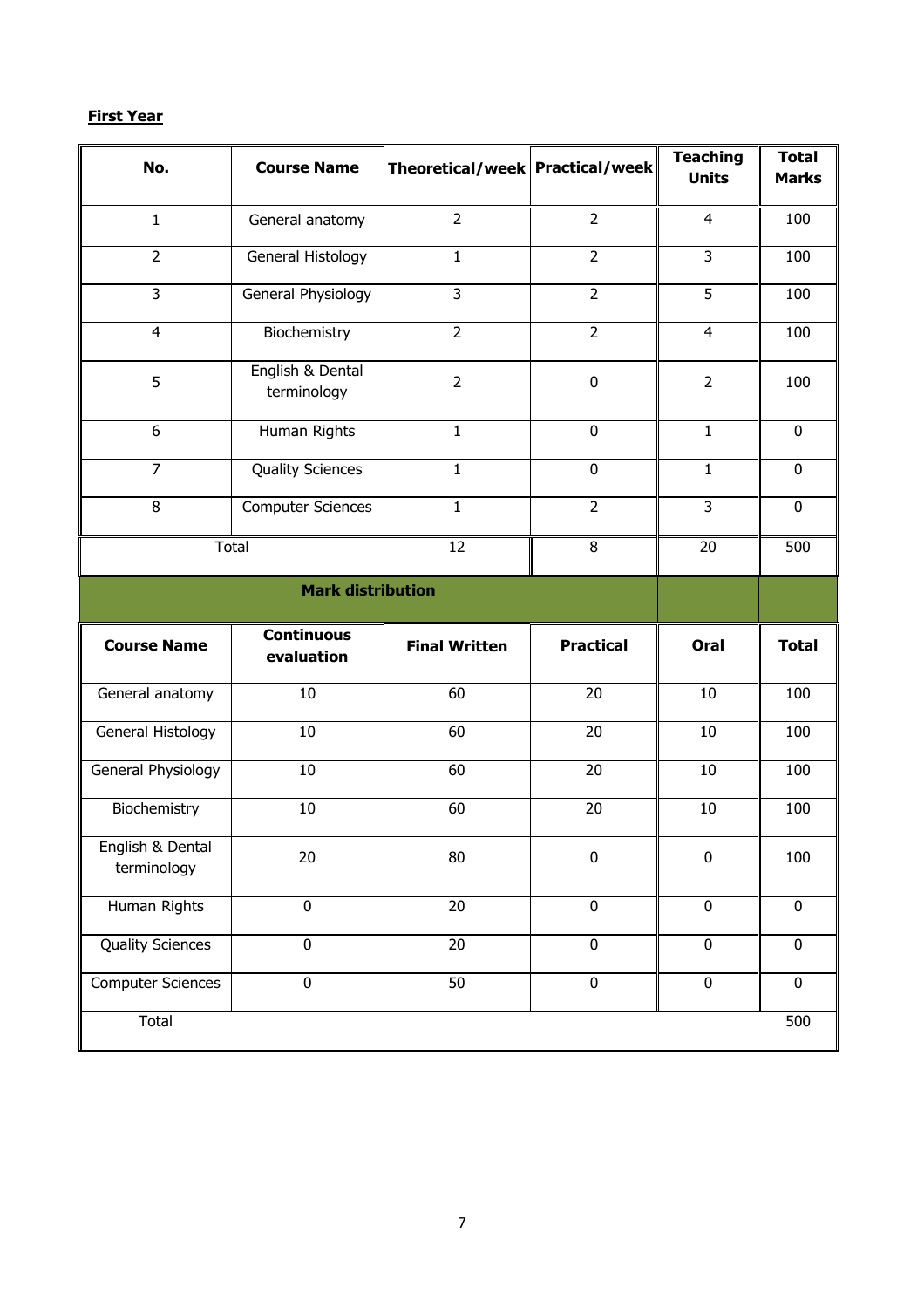## **Second Year**

| No.                      | <b>Course Name</b>              | Theoretical/week   Practical/week |                  | <b>Teaching</b><br><b>Units</b> | <b>Total</b><br><b>Marks</b> |
|--------------------------|---------------------------------|-----------------------------------|------------------|---------------------------------|------------------------------|
|                          |                                 |                                   |                  |                                 |                              |
| $\mathbf 1$              | Microbiology                    | $\mathbf{1}$                      | $\overline{2}$   | 3                               | 100                          |
| $\overline{2}$           | Pharmacology                    | $\overline{2}$                    | $\overline{2}$   | $\overline{4}$                  | 100                          |
| $\overline{3}$           | General Pathology               | $\overline{2}$                    | $\overline{2}$   | $\overline{4}$                  | 100                          |
| $\overline{4}$           | Dental anatomy                  | $\overline{2}$                    | $\overline{3}$   | 5                               | 150                          |
| $\overline{5}$           | <b>Dental Materials</b>         | $\overline{2}$                    | $\overline{2}$   | $\overline{4}$                  | 150                          |
| $\overline{6}$           | First Aid                       | $\overline{1}$                    | $\overline{1}$   | $\overline{2}$                  | $\overline{0}$               |
| $\overline{7}$           | <b>Infection Control</b>        | $\mathbf{1}$                      | $\mathbf 1$      | $\overline{2}$                  | $\mathbf 0$                  |
|                          | Total                           | $\overline{11}$                   | $\overline{13}$  | $\overline{24}$                 | 600                          |
|                          | <b>Mark distribution</b>        |                                   |                  |                                 |                              |
| <b>Course Name</b>       | <b>Continuous</b><br>evaluation | <b>Final Written</b>              | <b>Practical</b> | Oral                            | <b>Total</b>                 |
| Microbiology             | 10                              | 60                                | 20               | 10                              | 100                          |
| Pharmacology             | 10                              | 60                                | 20               | 10                              | 100                          |
| General<br>Pathology     | $10\,$                          | 60                                | 20               | 10                              | 100                          |
| Dental anatomy           | 20                              | 75                                | 40               | 15                              | 150                          |
| <b>Dental Materials</b>  | 20                              | $\overline{75}$                   | $40*$            | 15                              | 150                          |
| First Aid                | $\mathbf 0$                     | 40                                | $\mathbf 0$      | $\mathbf 0$                     | $\mathbf 0$                  |
| <b>Infection Control</b> | $\mathbf 0$                     | 40                                | $\mathbf 0$      | $\mathbf 0$                     | $\mathbf 0$                  |
| Total                    |                                 |                                   |                  |                                 | 600                          |

\*In Dental Materials: if no practical exam, its marks will be added to the final written exam to be out of 115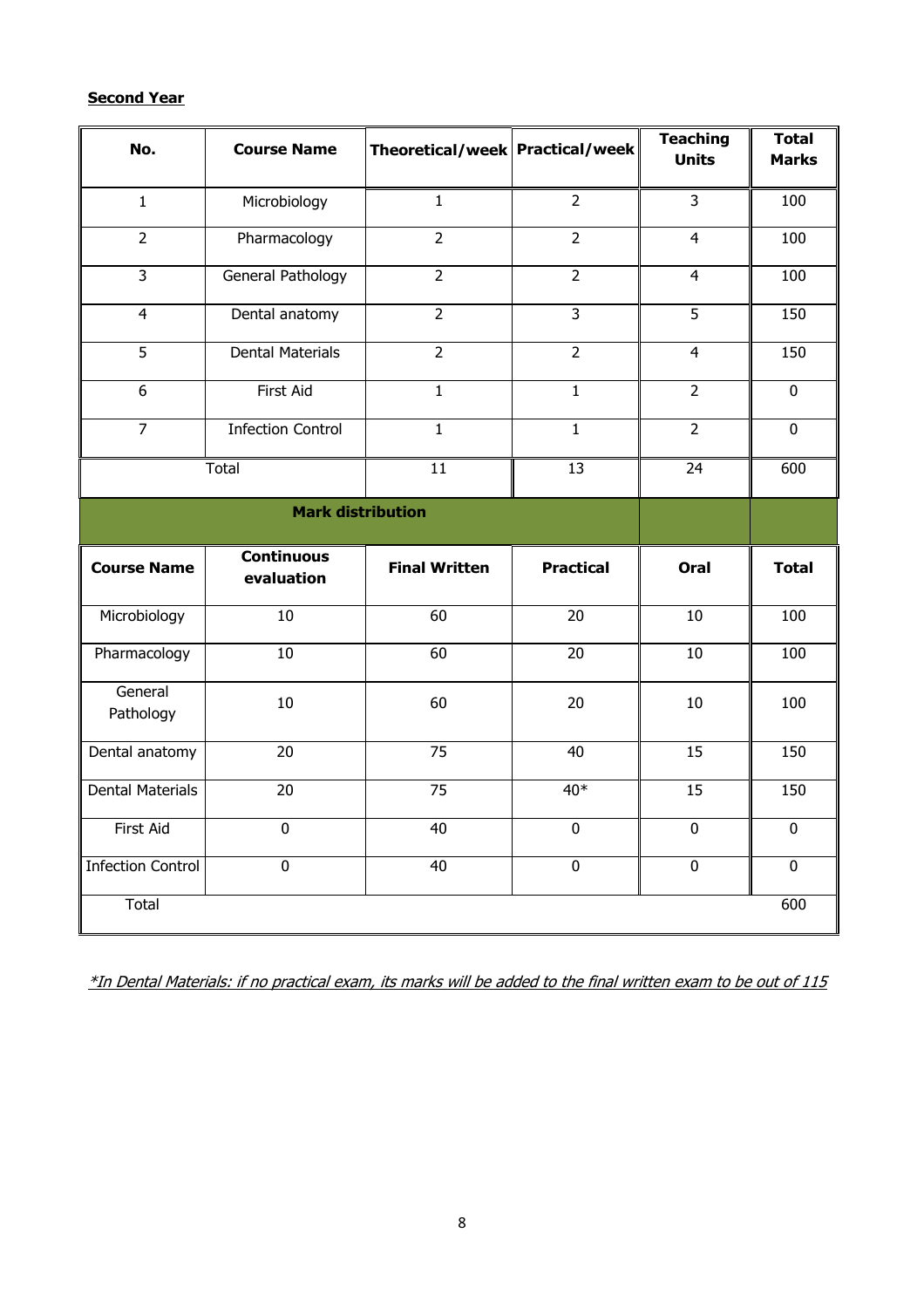## **Third Year**

| No.                                         | <b>Course Name</b>                          | Theoretical/week   Practical/week |                  | <b>Teaching</b><br><b>Units</b> | <b>Total</b><br><b>Marks</b> |
|---------------------------------------------|---------------------------------------------|-----------------------------------|------------------|---------------------------------|------------------------------|
| $\mathbf{1}$                                | Technology of<br><b>Operative Dentistry</b> | $\mathbf{1}$                      | $\overline{4}$   | 5                               | 150                          |
| $\overline{2}$                              | Technology of<br>Prosthodontics             | $\mathbf{1}$                      | $\overline{4}$   | 5                               | 150                          |
| 3                                           | Technology of<br>Crowns& Bridges            | $\mathbf{1}$                      | $\overline{4}$   | 5                               | 150                          |
| $\overline{4}$                              | Oral Biology                                | $\overline{2}$                    | $\overline{2}$   | $\overline{4}$                  | 150                          |
| 5                                           | Internal Medicine,<br>Dermatology           | $\overline{2}$                    | $\mathbf{1}$     | 3                               | 100                          |
| 6                                           | General Surgery                             | $\overline{2}$                    | $\mathbf{1}$     | 3                               | 100                          |
| Total                                       |                                             | 9                                 | 16               | 25                              | 800                          |
|                                             | <b>Mark distribution</b>                    |                                   |                  |                                 |                              |
|                                             |                                             |                                   |                  |                                 |                              |
| <b>Course Name</b>                          | <b>Continuous</b><br>evaluation             | <b>Final Written</b>              | <b>Practical</b> | Oral                            | <b>Total</b>                 |
| Technology of<br><b>Operative Dentistry</b> | 20                                          | 75                                | 40               | 15                              | 150                          |
| Technology of<br>Prosthodontics             | 20                                          | 75                                | 40               | 15                              | 150                          |
| Technology of Crown<br>& Bridge             | 20                                          | 75                                | 40               | 15                              | 150                          |
| Oral Biology                                | 20                                          | 75                                | 40               | 15                              | 150                          |
| Internal Medicine,<br>Dermatology           | 10                                          | $60*$                             | $20\,$           | 10                              | 100                          |
| General Surgery, ENT<br>Ophthalmology       | $10\,$                                      | $60**$                            | $20\,$           | 10                              | 100                          |

\* 20 marks will be assigned for Dermatology and its exam is only written

\*\* 10 marks will be assigned for ENT and 10 marks for Ophthalmology and their exams are only written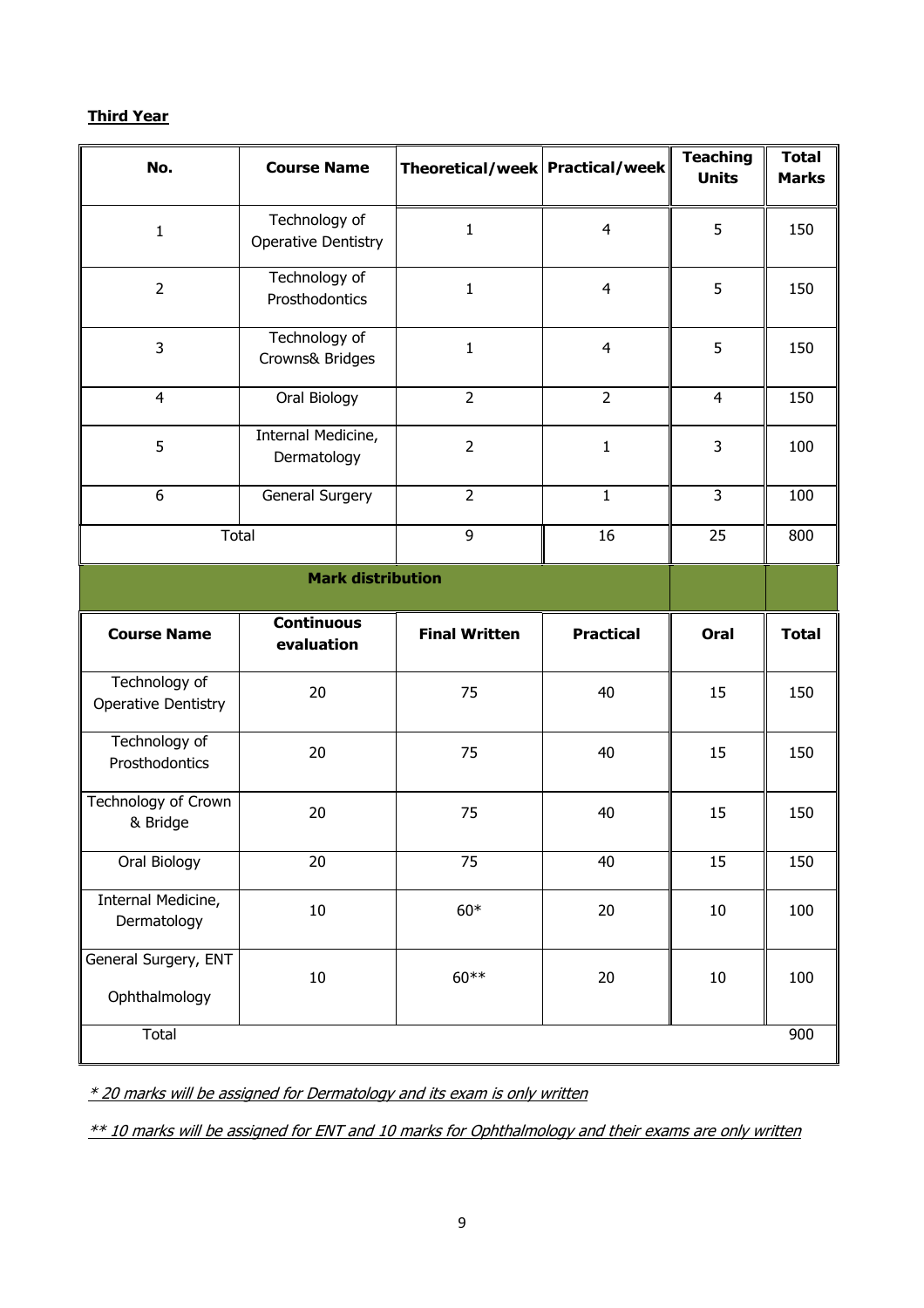## **Fourth Year**

| No.                                 | <b>Course Name</b>                  | Theoretical/week   Practical/week |                  | <b>Teaching</b><br><b>Units</b> | <b>Total</b><br><b>Marks</b> |
|-------------------------------------|-------------------------------------|-----------------------------------|------------------|---------------------------------|------------------------------|
| $\mathbf{1}$                        | Oral Diagnosis                      | $\mathbf{1}$                      | $\overline{2}$   | 3                               | 100                          |
| $\overline{2}$                      | Oral Pathology                      | $\overline{2}$                    | $\overline{2}$   | $\overline{4}$                  | 150                          |
| 3                                   | Oral Radiology                      | $\mathbf{1}$                      | $\overline{2}$   | $\mathbf{3}$                    | 150                          |
| $\overline{4}$                      | Oral Surgery & Local<br>Anaesthesia | $\mathbf{1}$                      | $\overline{2}$   | 3                               | 100                          |
| 5                                   | <b>Operative Dentistry</b>          | $\mathbf{1}$                      | 3                | $\overline{4}$                  | 150                          |
| 6                                   | Prosthodontics                      | 1                                 | 3                | $\overline{4}$                  | 150                          |
| $\overline{7}$                      | Crowns & Bridges                    | $\mathbf{1}$                      | 3                | $\overline{4}$                  | 150                          |
| 8                                   | Endodontics                         | $\mathbf{1}$                      | $\overline{3}$   | $\overline{4}$                  | 150                          |
| Total                               |                                     | 9                                 | 20               | 29                              | 1100                         |
|                                     | <b>Mark distribution</b>            |                                   |                  |                                 |                              |
| <b>Course Name</b>                  | <b>Continuous</b><br>evaluation     | <b>Final Written</b>              | <b>Practical</b> | Oral                            | <b>Total</b>                 |
| Oral Diagnosis                      | 20                                  | 50                                | 20               | 10                              | 100                          |
| Oral Pathology                      | 20                                  | 75                                | 40               | 15                              | 150                          |
| Oral Radiology                      | 20                                  | 75                                | 40               | 15                              | 150                          |
| Oral Surgery & Local<br>Anaesthesia | 15                                  | 50                                | 20               | 15                              | 100                          |
| <b>Operative Dentistry</b>          | 20                                  | 75                                | 40               | 15                              | 150                          |
| Prosthodontics                      | $\overline{20}$                     | 75                                | 40               | 15                              | 150                          |
| Crowns & Bridges                    | 20                                  | 75                                | 40               | 15                              | 150                          |
| Endodontics                         | 20                                  | 75                                | 40               | 15                              | 150                          |
| Total                               |                                     |                                   |                  |                                 | 1100                         |

# **Fifth Year**

|--|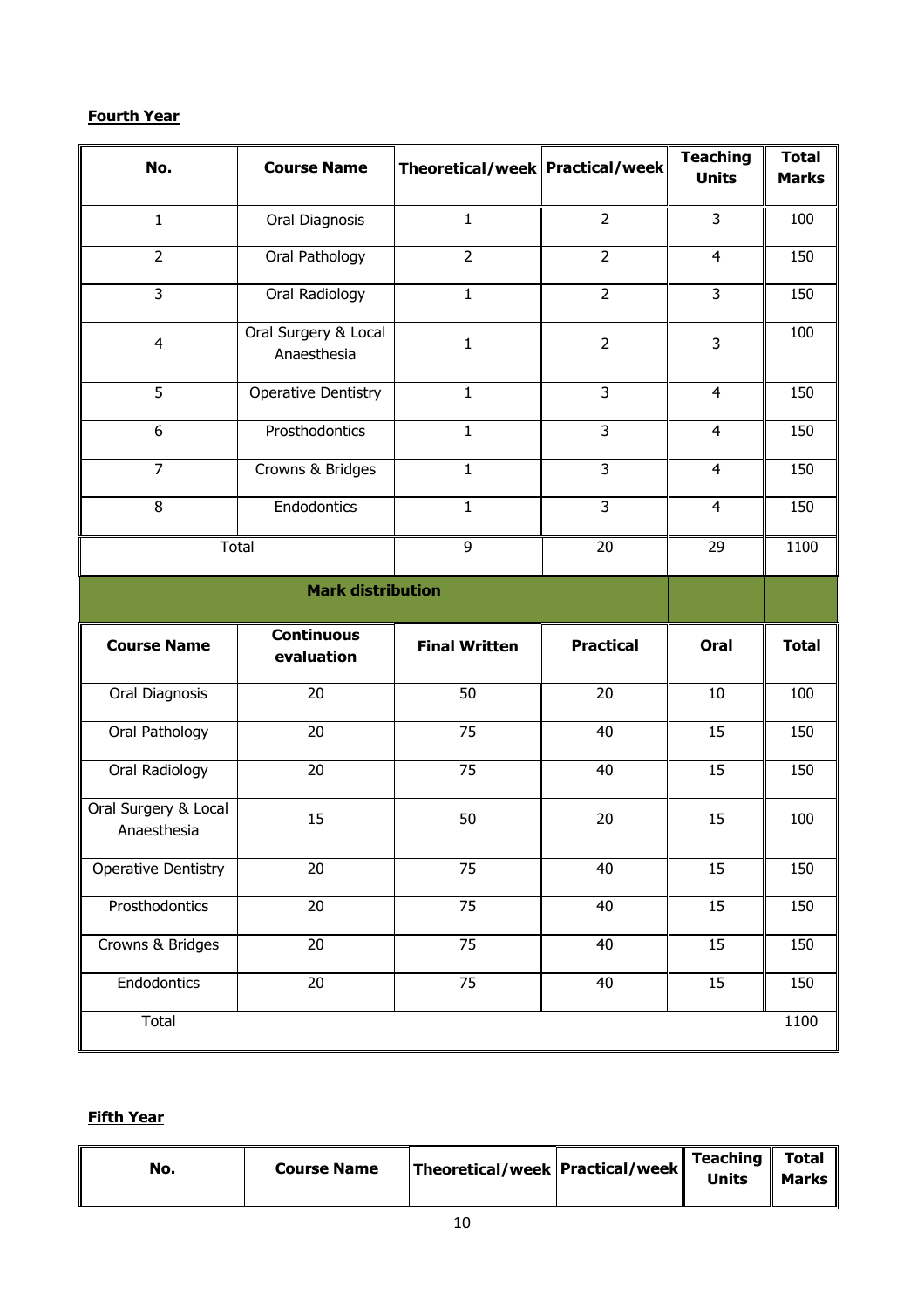| $\mathbf{1}$                                               | Oral Medicine                                              | $\overline{2}$       | $\overline{2}$   | 4              | 100          |
|------------------------------------------------------------|------------------------------------------------------------|----------------------|------------------|----------------|--------------|
| $\overline{2}$                                             | Periodontics                                               | $\overline{2}$       | $\overline{2}$   | 4              | 100          |
| 3                                                          | Pedodontics & Oral<br>Health                               | $\overline{2}$       | $\overline{2}$   | $\overline{4}$ | 150          |
| $\overline{4}$                                             | Orthodontics                                               | $\overline{2}$       | $\overline{2}$   | 4              | 150          |
| 5                                                          | Oral & Maxillofacial<br>Surgery and General<br>Anaesthesia | $\overline{2}$       | 3                | 5              | 200          |
| 6                                                          | <b>Operative Dentistry</b>                                 | $\mathbf{1}$         | $\overline{4}$   | 5              | 150          |
| $\overline{7}$                                             | Prosthodontics                                             | $\mathbf{1}$         | 4                | 5              | 150          |
| 8                                                          | Crowns & Bridges                                           | $\mathbf{1}$         | $\overline{4}$   | 5              | 150          |
| 9                                                          | Endodontics                                                | $\mathbf{1}$         | 3                | $\overline{4}$ | 150          |
|                                                            | Total                                                      | 14                   | 26               | 40             | 1300         |
|                                                            | <b>Mark distribution</b>                                   |                      |                  |                |              |
|                                                            |                                                            |                      |                  |                |              |
| <b>Course Name</b>                                         | <b>Continuous</b><br>evaluation                            | <b>Final Written</b> | <b>Practical</b> | Oral           | <b>Total</b> |
| Oral Medicine                                              | 20                                                         | 50                   | 20               | 10             | 100          |
| Periodontics                                               | 10                                                         | 60                   | 20               | 10             | 100          |
| Pedodontics & Oral<br>Health                               | 10                                                         | 60                   | 20               | 10             | 100          |
| Orthodontics                                               | 20                                                         | 75                   | 40               | 15             | 150          |
| Oral & Maxillofacial<br>Surgery and General<br>Anaesthesia | 30                                                         | 100                  | 55               | 15             | 200          |
| <b>Operative Dentistry</b>                                 | 20                                                         | 75                   | 40               | 15             | 150          |
| Prosthodontics                                             | 20                                                         | $\overline{75}$      | 40               | 15             | 150          |
| Crowns & Bridges                                           | 20                                                         | 75                   | 40               | 15             | 150          |
| Endodontics                                                | 20                                                         | 75                   | 40               | 15             | 150          |

# **Internship year**

It is obligatory for all the graduates to undergo rotational 12-month internship clinical training program. The internship program aims to improve the clinical skills of newly graduated students, providing them with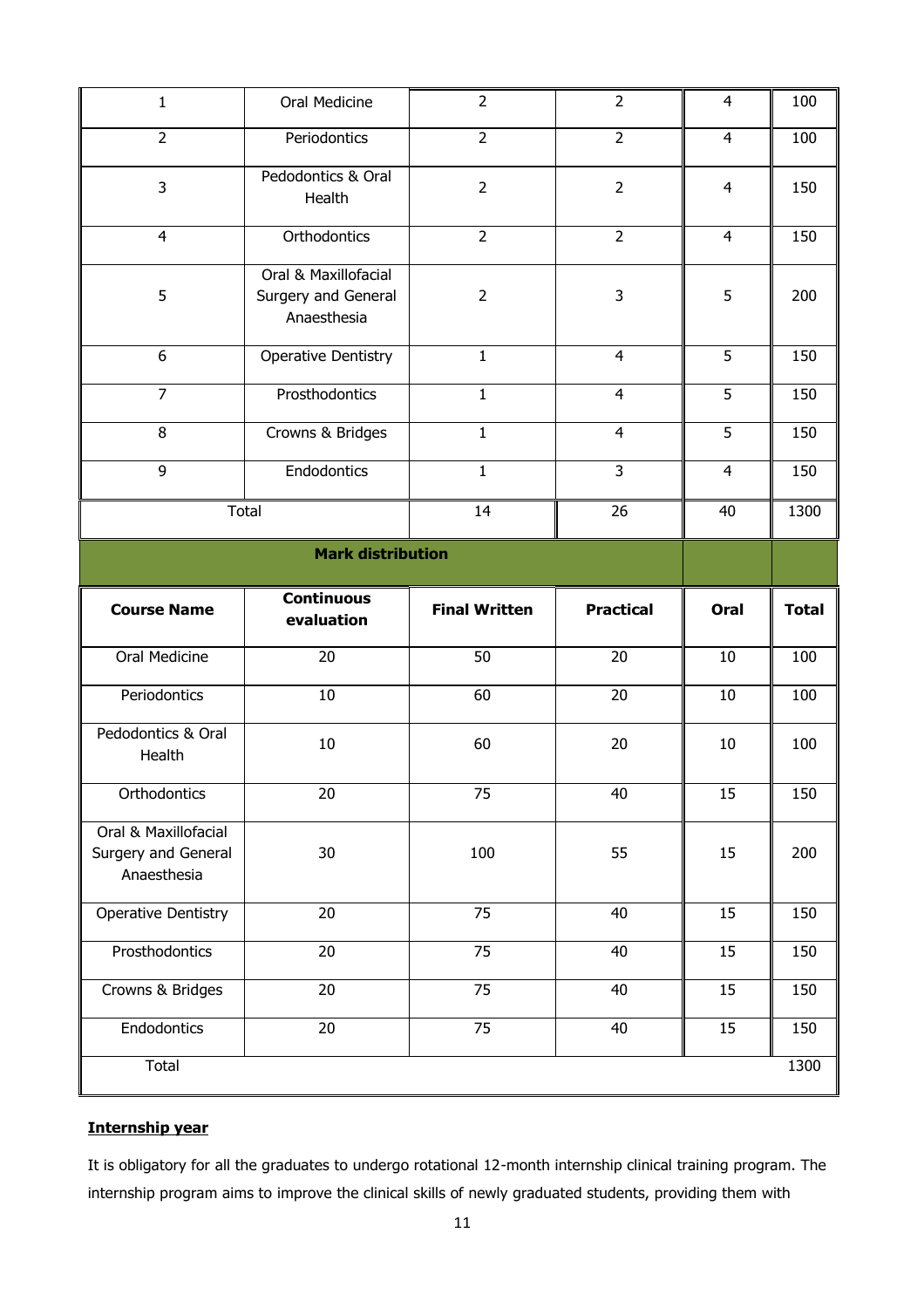higher clinical exposure and opportunity to interact with diverse patient populations. Interns are assessed at the end of each rotation using pre-designed evaluation forms.

### **General Rules**

1. Students get promoted to the higher year after successfully passing all the courses of the academic year.

2. Courses of First Aid, Infection Control and Human Rights are not added to the final grade, but it is mandatory to pass all of them before graduation.

3. If the absence rate reaches 25% per month, the student receives a warning letter.

4. If student attendance is less than 75%, as determined by the Council of Higher Education, (attendance includes lectures, practical sessions and practical/clinical requirements). The student is barred from continuing the course and will be denied entrance to the final examination. Such a student is denied the entry of that course.

5. If the absence rate exceeds 25%, the student will be barred from final examinations and he\she has to repeat the course (he/she won't be eligible for a reassessment examination).

6. If a student fails in one or two courses only, he/she is allowed to sit for a reassessment examination in September but his/her marks of continuous evaluations of the first attempt won't be added to his/her final grade.

7. If a student fails the reassessment examination, he/she will not be promoted to the higher year and he/she will repeat only the courses that he/she couldn't pass.

8. If a student was absent at the final examinations due to a valid excuse, he/she will be granted a reassessment examination and he/she will keep his/her records for continuous evaluation.

9. Passing the ICDL or an equivalent certificate is mandatory for graduation as it is considered as a graduation requirement of the university.

### **Examination rules:**

1. To pass a subject, a student MUST achieve at least 40% of the marks of the final written examination, even if the student passes the final oral and practical examinations.

2. A student is considered to have passed the course if he/she scored 60% or more of the total marks of the course (provided that the student scores 40% or more in the written examination). In First Aid, Infection Control and Human Rights courses, a student is considered to have passed the course if he/she scored 50% or more of the total marks in these courses.

3. A student is promoted to the higher year with one of the following grades:

| Grade     | Percentage %                    |
|-----------|---------------------------------|
| Excellent | 85% or more of the total marks  |
| Very Good | 75%-<85% of the total marks     |
| Good      | $65\% - 5\%$ of the total marks |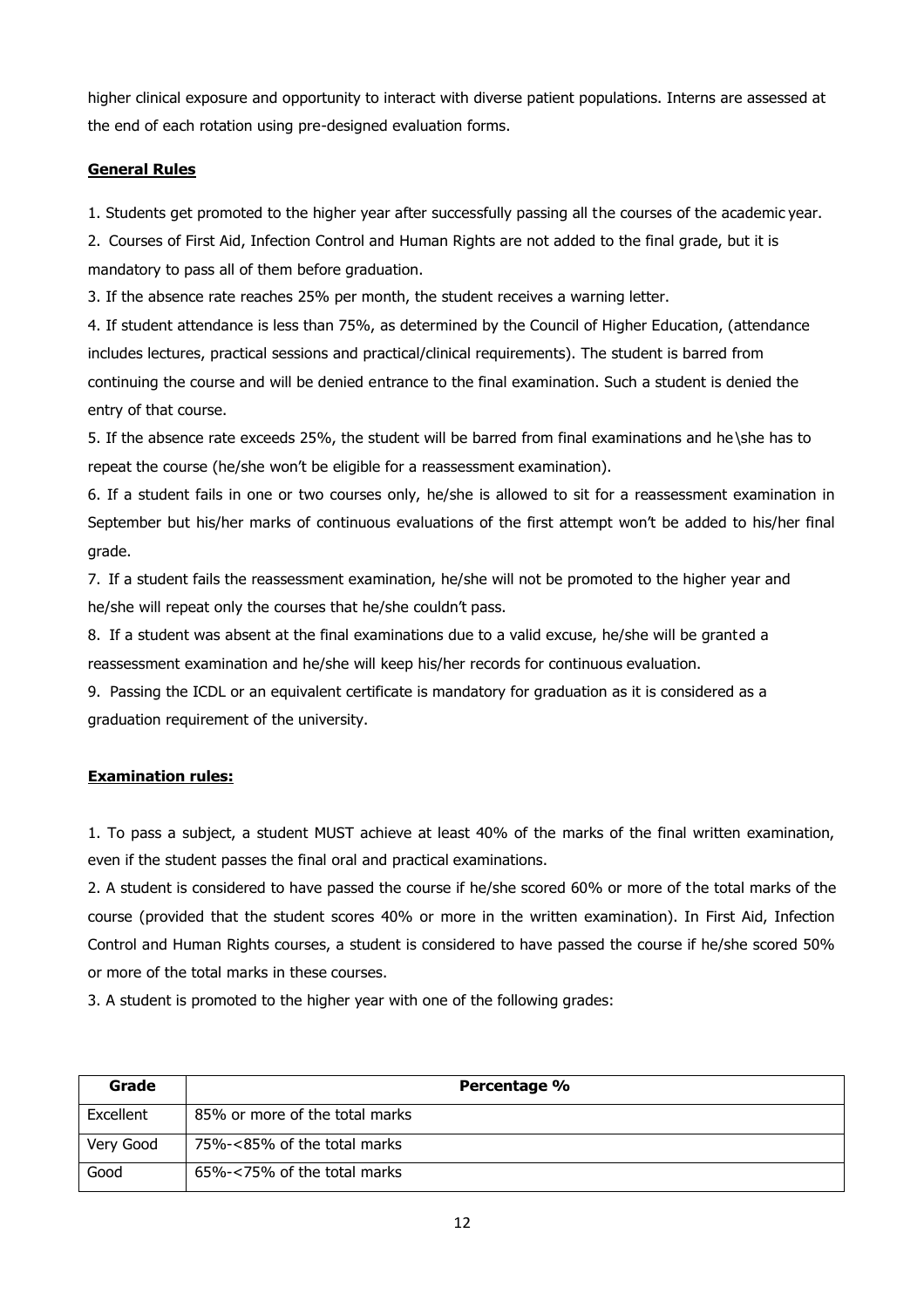| Pass      | $60\% - 65\%$ of the total marks                                                           |
|-----------|--------------------------------------------------------------------------------------------|
| Weak      | Less than 60% of the total marks                                                           |
| Very Weak | Less than 50% of the final written examination and none of the marks of the final oral and |
|           | practical examinations will be counted.                                                    |

4. A student who passes the reassessment examination will be granted a grade of 64% (Pass) regardless of his/her actual grade.

5. Courses of First Aid, Infection Control, Human Rights and Quality Science are pass or fail type of courses. If a student scores 50% or higher, he/she passes the course. If a student scores less than 50%, he/she fail that course but he can be promoted to the higher academic year.

### **Methods of evaluation:**

- 1. Continuous evaluation (times and modality are conducted according to the policy of each department).
- 2. Final written examination (times are determined by the college administration).
- 3. Final practical examination (times and modality are conducted according to the policy of each department).
- 4. Final oral examination (times and modality are conducted according to the policy of each department).

### **Student Conduct during Examination**

- Ø Students should bring their current ID Card.
- Ø Students are not allowed to talk to each other once the examination begins.
- Ø Electronic gadgets, including cell phones (even if they are turned off), cameras, USB devices etc. are not allowed in the examination room.
- Ø Bags, books and papers are not allowed in the examination room.
- Ø Specific instructions about the conduct of examination will be provided by the course coordinator before the examination.

Cheating/trying to cheat in the examination is considered an act of academic dishonesty. These acts of dishonesty include, but are not limited to, the following:

- Ø Using or referring to notes, books, cell phones, other devices or other sources of concealed information during an examination.
- Ø Copying another student's answers or allowing another student to copy one's answers in an examination.
- Ø Removing pages from the answer booklet.
- Ø Acting as substitute for another student or utilizing someone else as a substitute during an examination.
- Ø Forgery of another student's signature on the attendance sheet.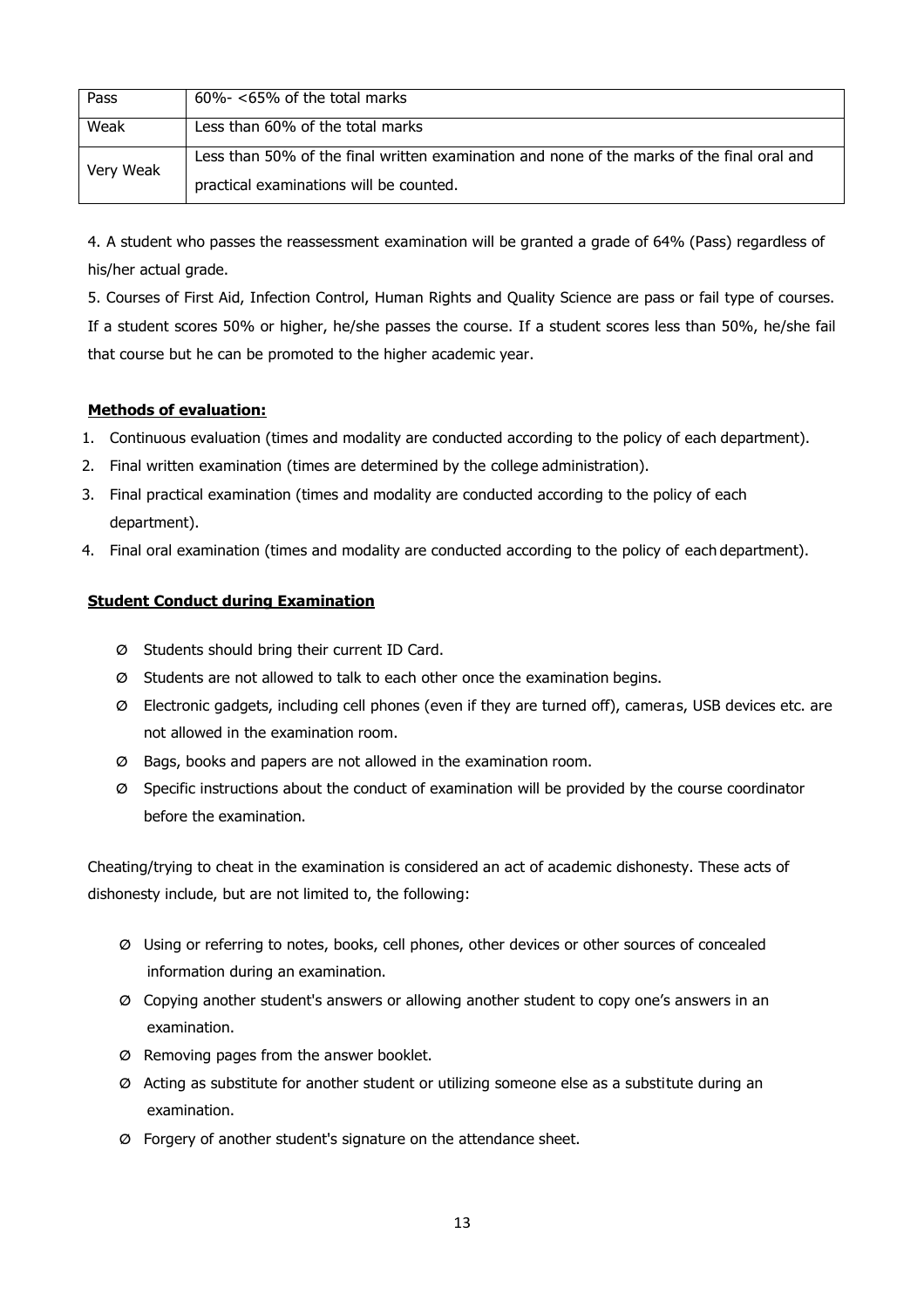These acts are held as serious offenses and shall be reported by the invigilators as a written complaint to the disciplinary committee of SCU FOD and disciplinary action will be taken as per SCU rules and regulations.

*"Cheating in examination or attempting to cheat, or violating instructions, and examination regulations shall render the student liable to punishment in accordance with the Student Disciplinary By-Laws as issued by the University Council."*

### **Appeal of course grades**

Grade grievances should initially be brought to the course coordinator for clarification. If the student is not satisfied, he/she may appeal to the Department Chairman. In cases where the grievance cannot be resolved at the department level, the student may submit a formal appeal in writing to the Dean. The Dean may ask the Vice Dean for academic & students affairs to further study and resolve the complaint. He reports back to the Dean. Grade grievance for final grade will go through student affairs department then forwarded to the Dean who will forward it to the examination control.

# **SECTION G LECTURE ROOM CONDUCT**

All students have the right to learn without interference from others. Faculty has the authority to protect this right by creating and maintaining an environment that is conducive to learning.

- Students should be in the lecture rooms/labs/clinics on time.
- Behaviour such as talking during explanation or demonstration, sleeping, using offensive language, creating distractions or disturbances, reading non-class-related material, being late for the class, or failing to turn off a cell phone and moving about the lecture room is, considered as misconduct.
- Leaving the lecture room prior to the end of lecture without permission is considered a disruption to the learning process.

## **SECTION H**

# **ETHICAL & PROFESSIONAL CONDUCT**

### **Academic Code of Conduct**

§ Abide by the rules, regulations, policies and procedures of the Faculty of Dentistry.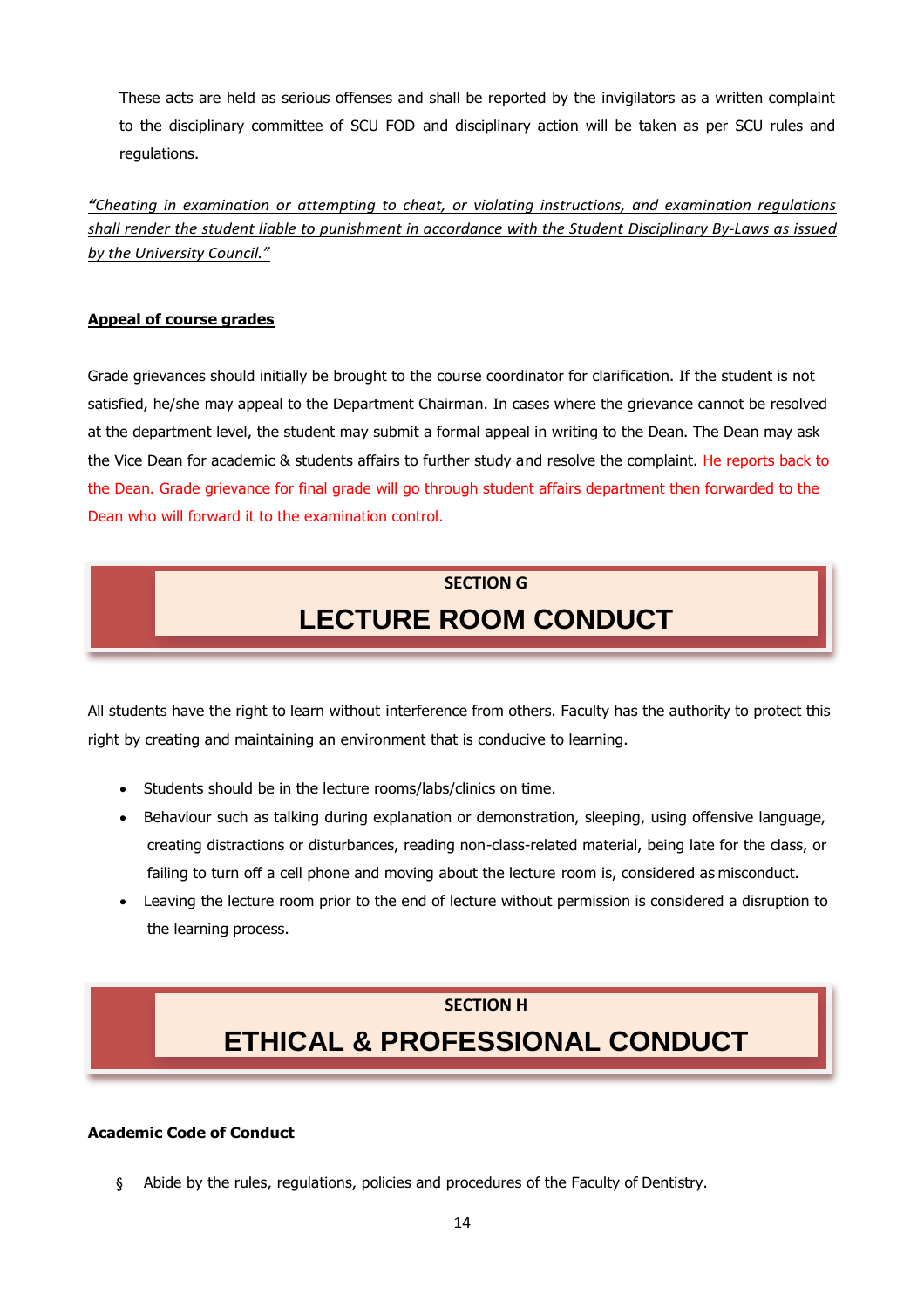- § Act ethically and honestly in the preparation and submission of assignments.
- § Participate and support the activities that promote the health and well-being of the public.
- § Attend meetings, as requested by advisors and /or other faculty.
- § Consult with their advisors whenever instances of conflict occur to determine the most appropriate method of resolution.
- § All disputes within the lecture rooms, laboratories or clinics should be resolved politely.
- § Students are strongly forbidden to photocopy more than 20 pages of any original textbook in the library.

Violations of the Ethical Code include, but are not limited to, the following acts:

- Ø Indiscriminate use of gestures, or abusive words directed towards a student, member of staff or authorized visitor to the University or the College.
- Ø Smoking within the college buildings.
- Ø Repeated failure to adhere to assignment or examination schedule.
- Ø Forgery or unauthorized use of College documents, records and student identification cards.
- Ø Trying to cause physical harm to fellow students, damage to the University furniture, equipment or the buildings.
- Ø Entering or facilitating the entrance of firearms, weapons and explosives into the university campus.
- Ø Repeated inexcusable absences from classes or clinical activities.
- Ø Patient care activities without approval and supervision by faculty within/outside SCU FOD.

Students should note that violations will be treated seriously.

# **SECTION I PATIENT RIGHTS**

Students should be aware of the patients' rights to enable them to deliver high quality oral health care.

### **Every patient has the right to:**

- 1. Receive treatment that meets national and international standards.
- 2. Receive information necessary for informed consent prior to the start of any procedure and/or treatment.
- 3. Receive dental care in a safe and secure environment including X-ray radiation protection.
- 4. Expect adherence to infection control protocol in all clinical and laboratory procedures.
- 5. Be treated respectfully and courteously by faculty, staff and students.
- 6. Receive a thorough assessment of his/her oral health status, and a comprehensive treatment plan with treatment options.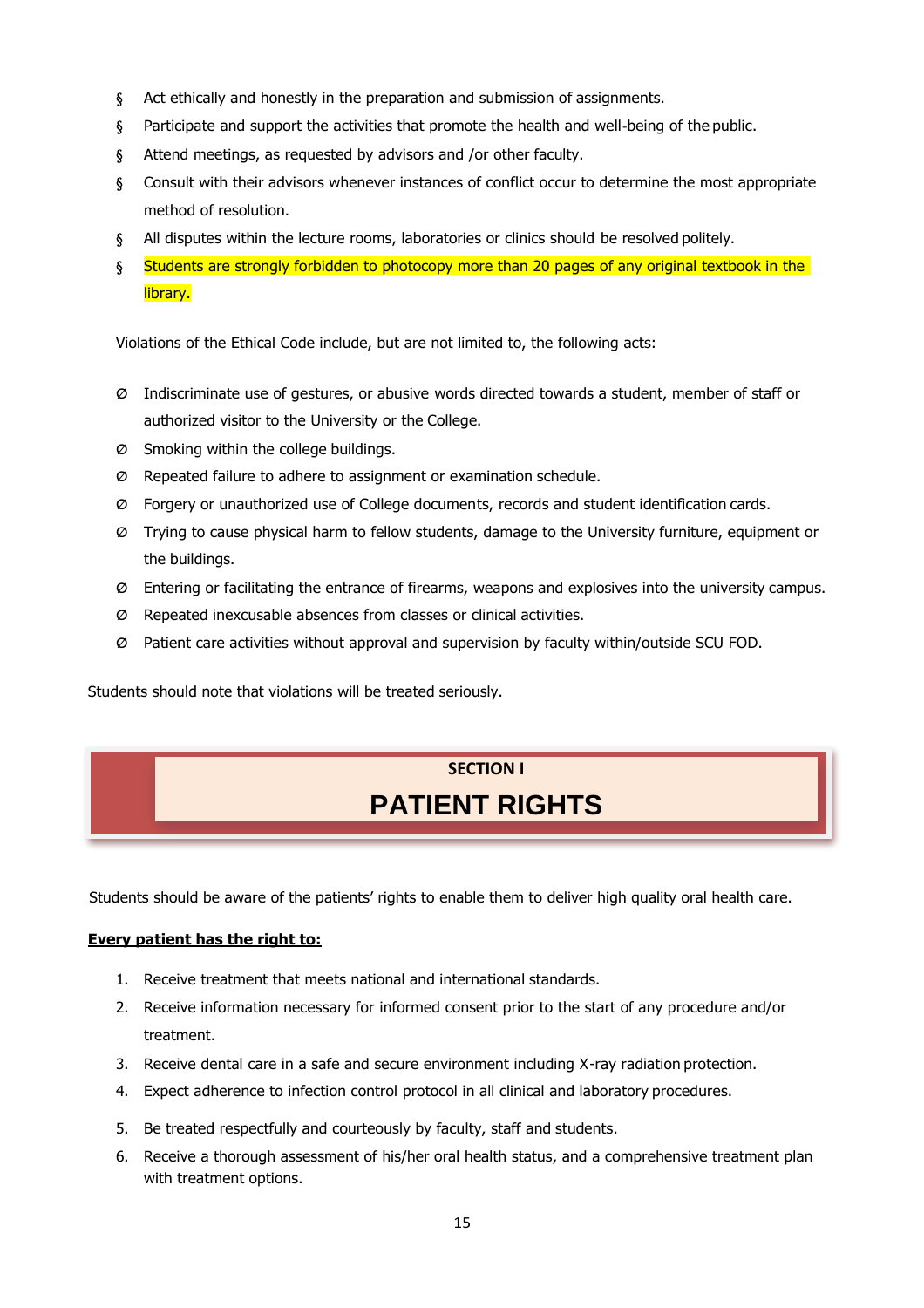- 7. Total confidentiality of all his/her data.
- 8. Receive information about his/her oral condition in a language the patient understands.
- 9. Know the approximate timeline for treatment to be completed.
- 10. Be referred to relevant oral and medical care professionals whenever needed.
- 11. Appropriate oral health education and post treatment instructions.
- 12. Request for report of his/her dental condition as per college regulations.
- 13. Submit complaints or suggestions about the care and service provided by SCU FOD.
- 14. Be informed of the medical and dental consequences if he/she decides to discontinue treatment.
- 15. Emergency treatment during clinic hours (after clinic hours, emergency care is available through your local hospital).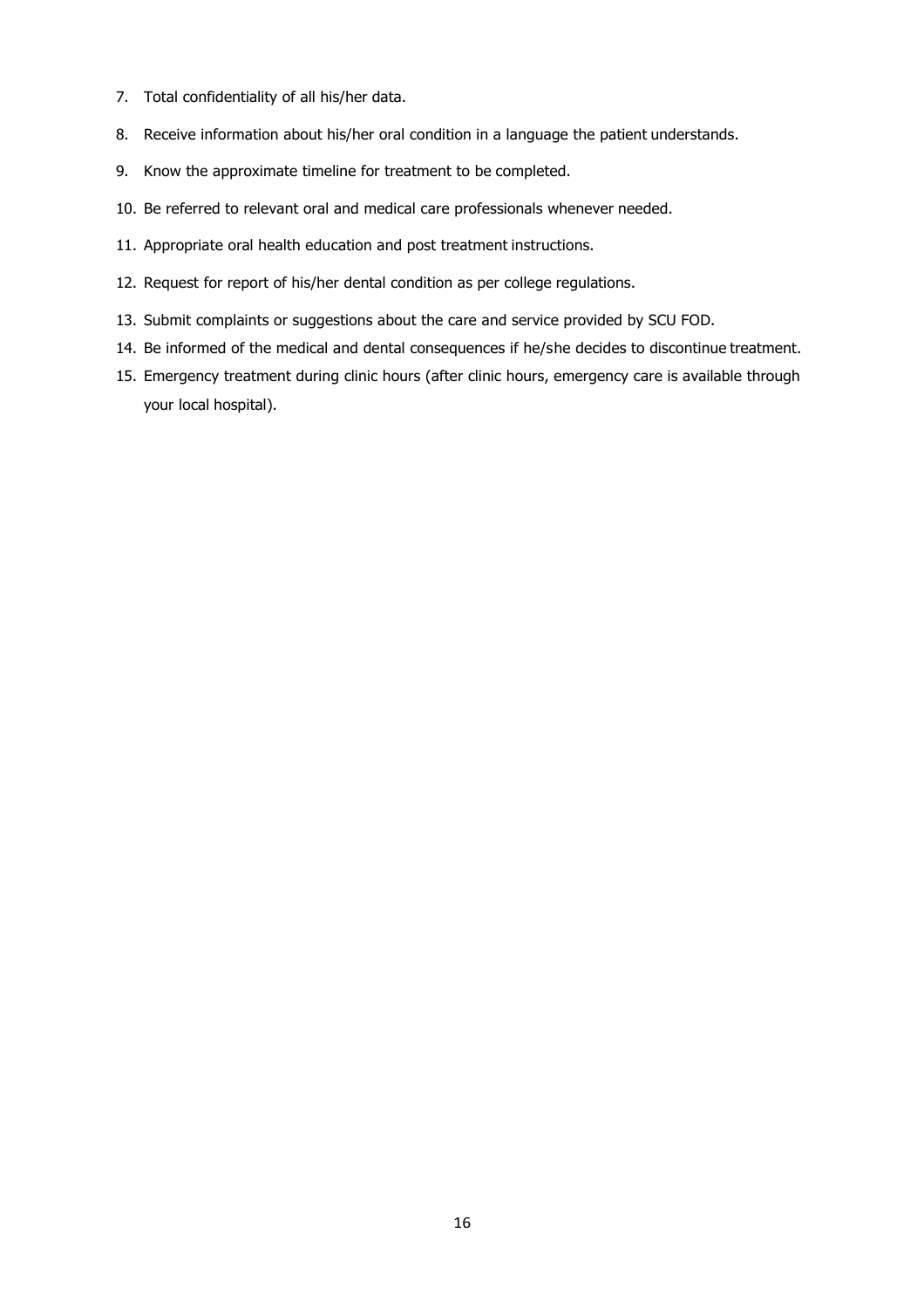### **SECTION J**

# **CONTACT INFORMATION**

### **Postal Address of the College**

Suez Canal University, College of Dentistry New University Ismailia, Egypt P.O. Box 41522 Email: [president\\_office@suez.edu.eg](mailto:president_office@suez.edu.eg) Website: www.scuegypt.edu\_eg

### **Dean**

Prof. Abadi Elkady [dean@dent.suez.edu.eg](mailto:dean@dent.suez.edu.eg)

### **Vice Dean for Environmental Affairs**

Prof. Mohamed Sherif Salah Farag [vd.env@dent.suez.edu.eg](mailto:vd.env@dent.suez.edu.eg)

### **Vice Dean for Post-Graduate Studies & Researches**

Prof. Wael Selem Amer [vd.pgs@dent.suez.edu.eg](mailto:vd.pgs@dent.suez.edu.eg)

### **Vice Dean for Academic& Students Affairs**

Prof. Wael Elmalky

[vd.stud@dent.suez.edu.eg](mailto:vd.stud@dent.suez.edu.eg)

### **Chairman, Department of Oral Biology**

Prof. Abadi Elkady [dean@dent.suez.edu.eg](mailto:dean@dent.suez.edu.eg)

### **Chairman, Department of Oral Pathology**

Prof. Magda Mohamed Hasan [oral.pathology@dent.suez.edu.eg](mailto:oral.pathology@dent.suez.edu.eg) **Chairman, Department of Dental Materials** Prof. Wael Selem Amer [vd.pgs@dent.suez.edu.eg](mailto:vd.pgs@dent.suez.edu.eg)

### **Chairman, Department of Oral Radiology**

Assistant Prof. Gihan Eldesoky [oral@dent.suez.edu.eg](mailto:oral@dent.suez.edu.eg)

**Chairman, Department of Restorative Dentistry** Prof. Wael Elmalky [vd.stud@dent.suez.edu.eg](mailto:vd.stud@dent.suez.edu.eg)

### **Chairman, Department of Crowns & Bridges**